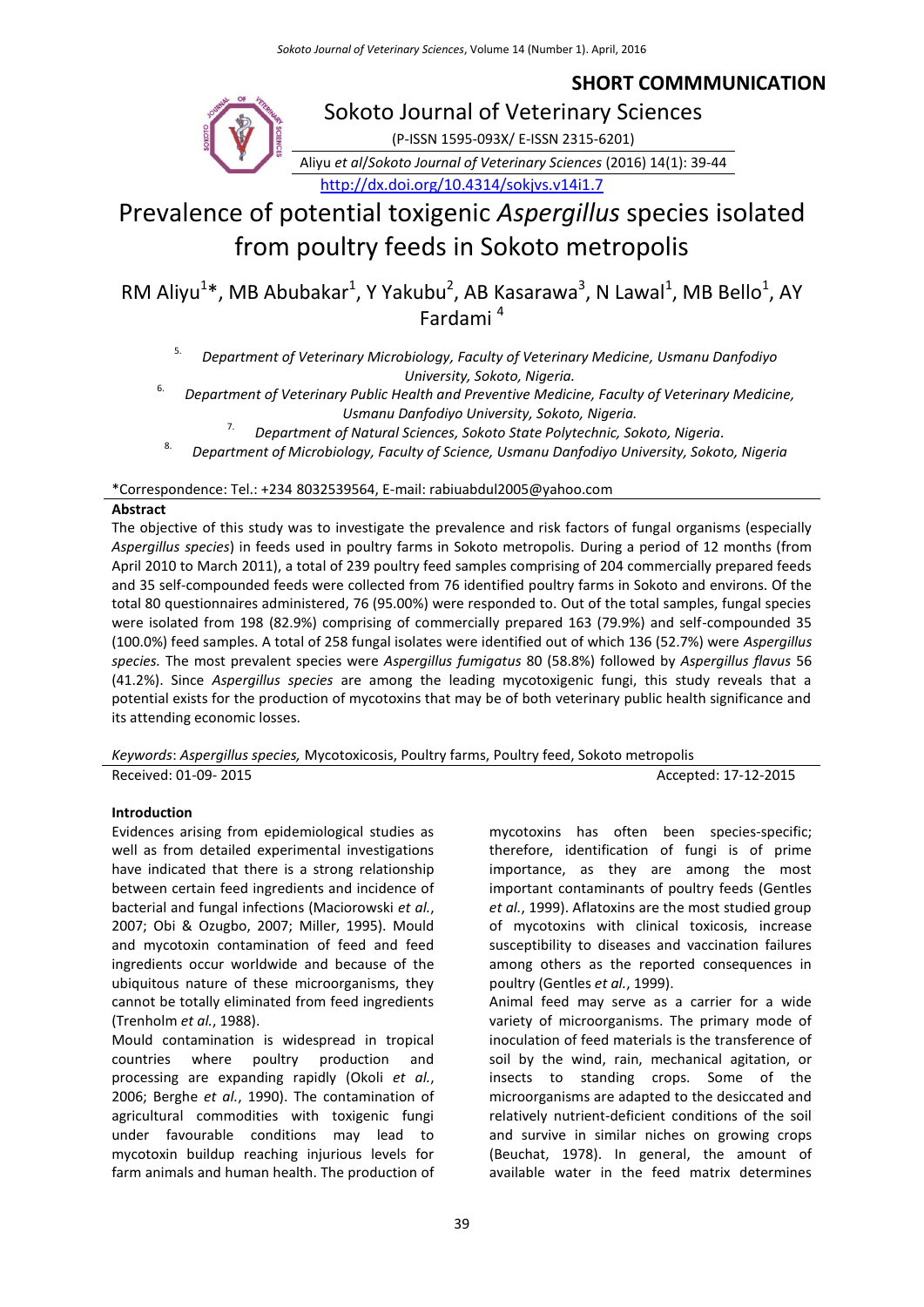whether a microorganism will grow or survive. Some microorganisms, primarily moulds, adapt to the low amount of available moisture and grow actively within stored seeds and grains. Others will enter a survival state (such as spore formation) until the moisture is high enough for bacterial activity (Maciorowski *et al.*, 2007).

There are numerous ways contaminating mycoflora can negatively affect feed quality; these include a reduction in feed nutrients and dry matter, musty or sour odours, feed caking and mycotoxin production. Finally, the feed can act as a carrier for animal and human pathogens. The type of feed, processing treatments and storage conditions can all be factors that influence the levels and types of microorganisms present (Maciorowski *et al.*, 2007).

Regular monitoring of the toxigenic mycoflora of feeds and foods are a pre-requisite for the development of strategies to control or prevent mycotoxins exposure of animal feed and human population. Study of the prevalence of toxigenic mycobiota of the animals/poultry feeds is regularly and frequently reported from many countries, including Argentina (Dalcero *et al.*, 1997), Spain (Accensi *et al.*, 2004), Brazil (Oliveira *et al.*, 2006), Pakistan (Hanif *et al.*, 2006; Iqbal *et al.*, 2006; Russell & Peterson, 2007; Saleemi *et al.*, 2010) and Iran (Azarakhsh *et al.*, 2011).

In Nigeria however, Osho *et al.* (2007) reported the isolation of *Aspergillus sp*. and *Rhizopus sp*. in poultry feed in the southwestern region of Nigeria. Similarly, in a survey of fungal contamination in commercial poultry feed in the southern state of Nigeria (Oyejide *et al.*, 1987), reported that 57- 62% of the chick and broiler starter, grower, broiler finishers and layer's rations were contaminated with Aflatoxin. Uwaezuoke & Ogbulie (2008) in Owerri, Imo state and Obi & Ozugbo (2007) in Umuahia, Abia State; independently reported the isolation of pathogenic bacteria and fungi genera in the poultry feed samples sold in parts of eastern Nigeria. This is an indication that no feed was found completely free from fungal contamination.

The production of poultry feeds for local and commercial farmers in the developing countries (including Nigeria) requires an above average microbiological safety regulation to escape the microbial contamination of the product (Obi & Ozugbo, 2007). Thus, the present study is aimed at investigating the prevalence of *Aspergillus sp*. contamination of poultry feeds used in poultry farms in Sokoto metropolis.

## **Materials and Methods**

#### *Study area*

The study area was Sokoto metropolis, the capital of Sokoto State, Nigeria. The area comprises Sokoto north, Sokoto South, some parts of Dange-Shuni and Wamakko local government areas. Each of the local government has an average of 11 wards. The state is located at latitude  $13^0$ N and between longitudes  $4^0$  8' E and  $6^0$  54' E in the extreme North Western part of Nigeria, covering an area of approximately 56,000 square kilometres (Roger, 1999). The state shares border with the Niger Republic to the north, Kebbi State to the south and Zamfara State to the east. Based on the 2006 population census, It has a projected population of about 4,244,399 as of 2009 (National Population Commission, 2006). The state is ranked second in livestock population with an average 3 million cattle, 4 million goats, 3.85 million sheep, 0.8 million camels and a million Poultry (SSIPC, 2008).

#### *Study design*

The study is a cross-sectional Study that covered a period of 12 months (April 2010 to March 2011). It involved microbiological analysis of poultry feeds from 76 (95%) of the identified 80 poultry farms located in the area of study.

The Study was designed as follows;

1. Questionnaire survey:

Eighty (80) closed-ended structured Questionnaires were designed and administered to farm managers on the spot in the study area. The questionnaire was designed to provide information on the flock size; type of poultry kept and feeds management especially with regard to storage of feeds.

2. Microbiological analysis of poultry feeds for fungal organisms.

The sample size was calculated, based on an estimated prevalence rate of 83.3% (Saleemi *et al.*, 2010) at the 95 % level of confidence. A minimum sample size of 214 was obtained.

#### *Samples collection*

During sampling visits of the 76 participating farms, a total of 239 poultry feed samples comprising of commercially prepared feed (n=204) and self-compounded feed (n=35) were collected. From each visited farm, feed present in the farm was sampled by selecting 20-25% of the bags present in the farm by simple random sampling. For each sample, 5-10 grams of feed were collected in a polythene bag and then collectively transported to the Veterinary Microbiology laboratory for immediate processing. In some cases, the feed samples were stored at room temperature (22-25 $^0$ C) for a maximum of 24 hours prior to inoculation onto culture media.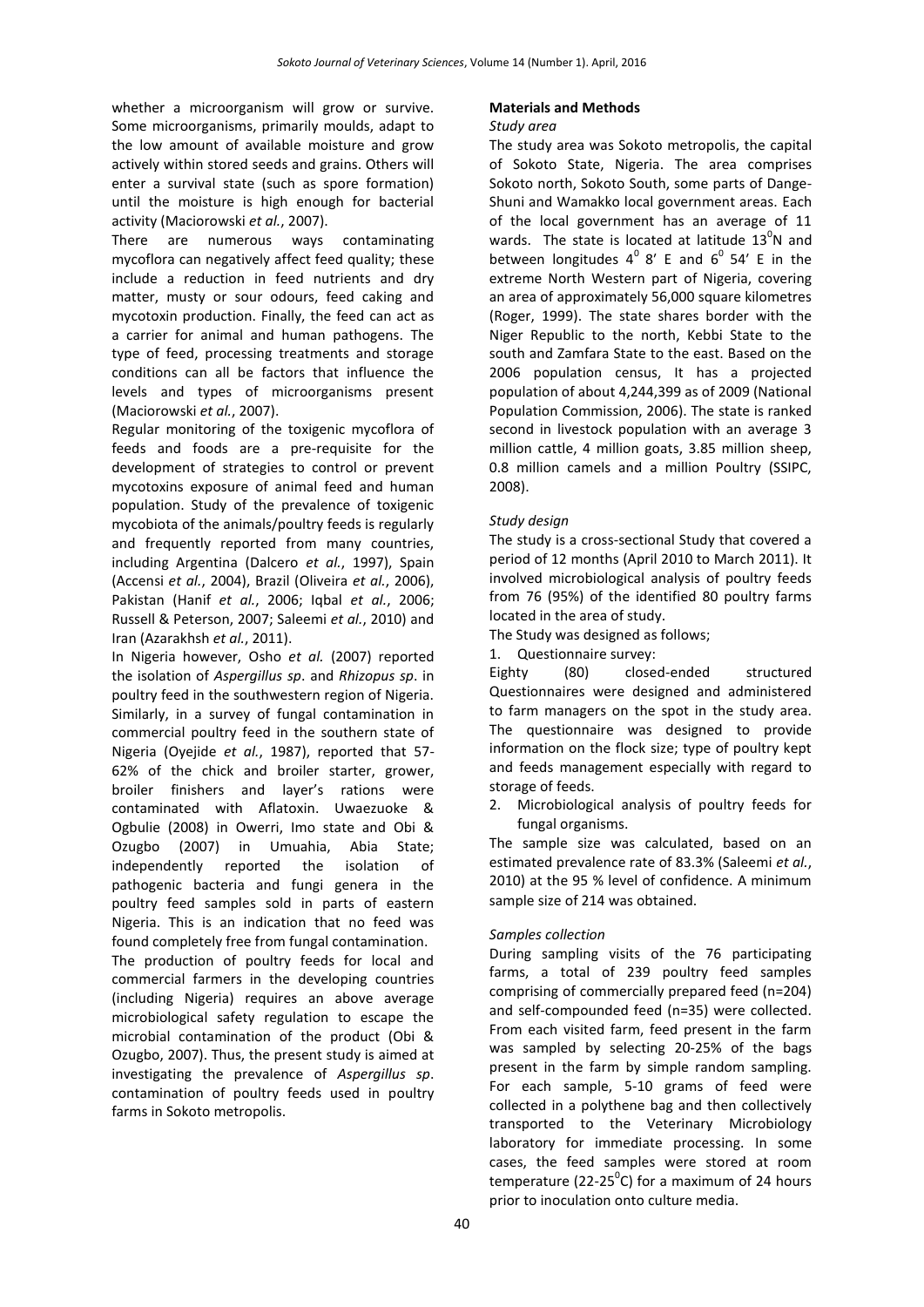#### *Isolation and identification of fungi*

Isolation of the fungi from the feed samples obtained were carried out using Sabouraud dextrose agar (S.D.A) (CM 0041: Oxoid<sup>®</sup> Ltd, UK) supplemented with chloramphenicol at 40µg/ml and gentamycin at 500µg/ml (Davis *et al.*, 1980) and prepared according to the manufacturer's instructions. One gram of the feed sample was aseptically transferred to a sterile test tube and 9 millilitres of sterile distilled water was added to the feed and thoroughly mixed to perform a tenfold serial dilution of the sample, 0.1ml of the dilution was cultured by a spread plate technique using a sterile bent glass rod and then incubated at room temperature (22-25 $^0$ C) for 5-14 days. The fungal isolates were identified to the genus/species level based on macroscopic and microscopic characteristics of the isolates obtained from pure cultures. Such characteristics include; rapidity of growth, colour of obverse and reverse site of the culture plate, shape, texture and consistency of the growth, septation of hyphae, shape, size, texture and arrangement of the conidia, according to the methods of Ogbulie *et al.* (1998); Carter & Cole (1990) and Barnett & Hunter (1998). Wet mount smears of pure cultured colonies were stained with lactophenol cotton blue stain. Identification of *Aspergillus sp*ecies was made based on macroscopic and microscopic features in accordance with the standard guidelines Barnett & Hunter (1998), Carter & Cole (1990) and Raper & Fennell (1965). The fungal isolates were also sub-cultured onto SDA slants, incubated at  $27^{\circ}$ C for 10 days and stored in a refrigerator for future studies (Saleemi *et al.*, 2010).

#### *Statistical analysis*

The data generated were presented in the form of Tables and Figures using frequenc distribution. Data was analysed using descriptyive statistics.

#### **Results and Discussion**

Out of the total of 80 poultry farms identified and administered with questionnaires, 76 (95.0%) gave their consent and were included in the study. Out of the 76 respondents, 8 (10.5%) had a poultry size of ≥1000 birds, 6 (7.9%) ≥500, 13 (17.1%) ≥200 and 49 (64.5%) kept less than 200 birds.

The results of the study revealed that 53 (69.7%) used commercially prepared feeds while 23 (30.3%) of the farmers compounded their feeds. The study further shows that 52 (68.4%) of the respondents kept their feed in a room used as a store while 18 (23.7%) kept the feeds within the poultry pen and 6 (7.9%) used open space (Table 1). The growth of the moulds was observed in 44 (57.9%) of the farms with subsequent caking of the affected feeds.

The mycological survey of 239 samples of poultry feed from Sokoto metropolis showed the presence of potentially toxigenic and infective *Aspergillus sp*ecies (Plate 1). Of the total 239 feed samples analysed for the presence of fungal organisms, 198 (82.8%) revealed the presence of fungal organisms with *Aspergillus* spp*.* having the highest isolation rate of 136 (52.71%) while all the remaining 4 fungal species (*Penicillium* spp., *Fusarium* spp., *Mucor* spp. and *Rhizopus* spp..) account for 122 (47.29%) (Figure 1). Similarly, of the 136 *Aspergillus species*, 80 (58.8%) was *Aspergillus fumigatus*, and 56 (41.2%) was *Aspergillus flavus* (Table 2).

| <b>Methods</b><br>of storage | Number of<br>farms $(\%)$ | Number (%) of fungal species isolated |                           |                        |             |
|------------------------------|---------------------------|---------------------------------------|---------------------------|------------------------|-------------|
|                              |                           | Aspergillus<br>fumigatus (%)          | Aspergillus<br>flavus (%) | Other fungal<br>agents | Total (%)   |
| Store (Room)                 | 52 (68.4)                 | 38 (47.5)                             | 26(46.4)                  | 59 (48.4)              | 123 (47.7)  |
| Poultry pen                  | 18 (23.7)                 | 32(40.0)                              | 24 (42.9)                 | 52(42.6)               | 108 (41.9)  |
| Open space                   | 06(07.9)                  | 10(12.5)                              | 06(10.7)                  | 11(09.0)               | 27(10.5)    |
| Total                        | 76 (100.0)                | 80 (100.0%)                           | 56 (100.0%)               | 122 (100.0%)           | 258 (100.0) |

**Table 1:** Methods of feed storage practiced by poultry farmers in Sokoto metropolis with isolated fungal species

| Table 2: The occurrence of Aspergillus species isolated from poultry feed in Sokoto metropolis |  |  |  |  |
|------------------------------------------------------------------------------------------------|--|--|--|--|
|------------------------------------------------------------------------------------------------|--|--|--|--|

| Aspergillus spp.      | Commercially prepared | Self-compounded | Total (%)   |
|-----------------------|-----------------------|-----------------|-------------|
| Aspergillus fumigatus | 77 (68.1%)            | $3(13.0\%)$     | 80 (58.8)   |
| Aspergillus flavus    | 36 (32.9%)            | 20 (87.0%)      | 56 (41.2)   |
| Total                 | 113 (100.0%)          | 23 (100.0%)     | 136 (100.0) |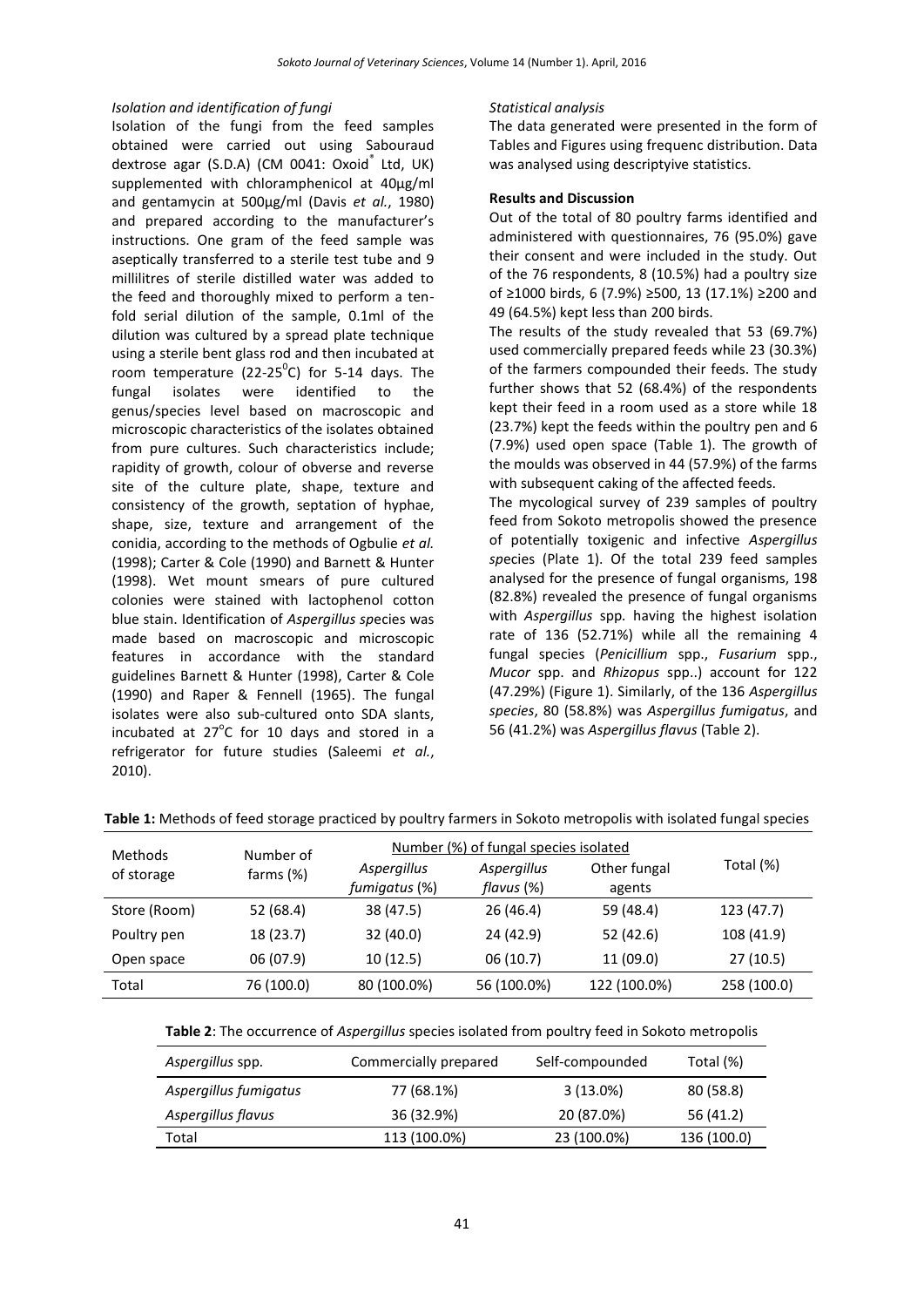

**Plate 1**: Macro and micromorphology of fungal species isolated from poultry feed in the poultry farms in Sokoto metropolis. Primary isolates showing mixed fungal agents (A), a pure fungal isolate (B), *Aspergillus fumigatus* (C) *Aspergillus flavus* (D).

Based on the findings from this study, the majority (64.47%) of the farmers in the study area kept less than 200 birds, this probably explain why higher proportion of the farmers (69.74%) purchased commercially prepared feeds (Vita feeds®) and also used the business as a supplement of their income whereas 30.26% compounded their feed themselves so as to maximize profit.

About fifty-eight percent of the respondents (57.89%) indicated mould growth on the poultry feed with subsequent caking. This may not be unconnected with the type of feed management, especially with regards to storage because 18 (23.68%) of the respondents said they kept their feed within the poultry pen whilst 6 (7.89%) kept



theirs in an open space. This method of storage **Figure 1**: Distribution trend of fungi in poultry feed samples theirs in an open space. This method of storage collected from Sokoto and its environs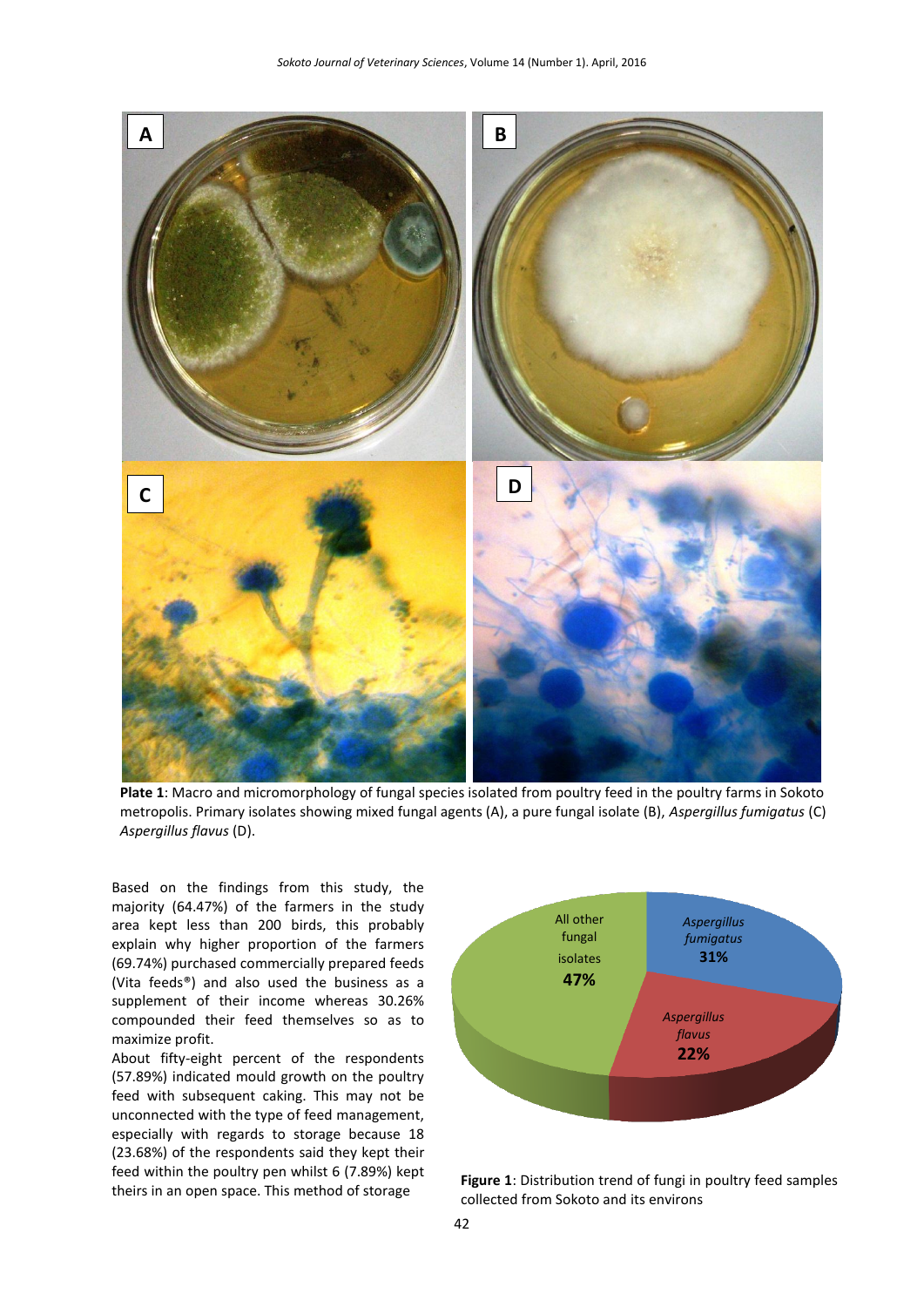increases the water activity of the feed due to exposure to the atmospheric humidity and therefore, encourages the growth of contaminating fungi and bacteria in the feed which may also explain the higher isolation rates of the fungi in all the types of feed sampled in this study.

In the study area, fungal contaminations were present in a high proportion (82.8%) of the feed samples, this finding is in agreement with similar studies in Nigeria (Uwaezuoke & Ogbulie, 2008; Obi & Ozugbo, 2007; Osho *et al.*, 2007). The report further supported the findings from other regions of the world, including Serbia (Krnjaja *et al.*, 2007), Brazil (Oliveira *et al.*, 2006; Rosa *et al.*, 2006), Argentina (Dalcero *et al.*, 1997) and Pakistan (Saleemi *et al.*, 2010).

Similarly, high-frequency isolations of *Aspergillus*  spp. and *Penicillium* spp. from mixed poultry feeds have been reported in Spain (Bragulat *et al.*, 1995; Abarca *et al.*, 1994), Brazil (Simas *et al.*, 2007), Argentina (Oliveira *et al.*, 2006) , Pakistan (Saleemi *et al.*, 2010) and Nigeria (Uwaezuoke & Ogbulie, 2008; Obi & Ozugbo, 2007).

#### **References**

- Abarca ML, Bragulat MR, Castellá G & Cabañes FJ (1994). A Research Note: Mycoflora and Aflatoxin-Producing Strains in Animal Mixed Feeds. *Journal of Food Protection*, **57**(3): 184–266.
- Accensi F, Abarca ML & Cabañes FJ (2004). Occurrence of Aspergillus species in mixed feeds and component raw materials and their ability to produce ochratoxin A. *Food Microbiology*, **21**(5): 623–627.
- Azarakhsh Y, Sabokbar A & Bayat M (2011). Incidence of the Most Common Toxigenic Aspergillus Species in Broiler Feeds in Kermanshah Province, West of Iran. *Global Veterinaria*, **6**(1): 73–77.
- Barnett HL & Hunter BB (1998). Illustrated Genera of Imperfect Fungi, fourth edition, Minn. Minneapolis Burgnees Publishing Company. Minneapolis M. N. Pp 241.
- Battilani P, Pietri A, Bertuzzi T, Languasco L, Giorni P & Kozakiewicz Z (2003). Occurrence of ochratoxin A-producing fungi in grapes grown in Italy. *Journal of Food Protection*, **66**(4): 633–636.
- Berghe CH, van den Ahouangninou PO & Deka EK (1990). The effect of antioxidant and mould inhibitor on feed quality and the performance of broilers under tropical conditions. *Tropical Science,* **30**(1): 5–13.
- Beuchat L (1978). Microbial alterations of grains, legumes, and oilseeds. *Food Technology,* **32**(5): 193–198.

High contamination level of *Aspergillus* spp. might be due to their high-temperature tolerance (Battilani *et al.*, 2003), which might also have been responsible for the high frequency of *Aspergillus*  spp. in poultry feeds in the present study.

In the present study, the main contaminating fungus was *A. fumigatus* followed by *A. flavus*, known aflatoxigenic species. It could be stated that *Aspergillus* spp., *Penicillium* spp. and *Fusarium* spp. *w*as the typical fungal genera contaminating poultry feeds. In fact, they are very important contaminants being renowned for their ability to form a huge number of various types of mycotoxins. These species occurring worldwide are the main contaminants of stored cereals and feeds, including the production of toxicologically significant mycotoxins. Based on the result of this study, it is recommended that Poultry feeds should be stored in a dry atmospheric environment to prevent the development of potentially toxigenic moulds and further research needs to be done on the amount and type of mycotoxins present in the poultry feeds in the study area.

- Bragulat MR, Abarca ML, Castellá G & Cabañes FJ (1995). A mycological survey on mixed poultry feeds and mixed rabbit feeds. *Journal of the Science of Food and Agriculture*, **67**(2): 215–220.
- Carter GR & Cole JR (1990). Diagnostic Procedure in Veterinary Bacteriology and Mycology, fifth edition. Academic Press Inc. Pp 372- 373.
- Dalcero A, Magnoli C, Chiacchiera S, Palacios G & Reynoso M (1997). Mycoflora and incidence of aflatoxin B1, zearalenone and deoxynivalenol in poultry feeds in Argentina. *Mycopathologia,* **137**(3): 179– 84.
- Davis BD, Dulbecco R, Eisen HN & Ginsberg HS (1980). Microbiology Including Immunology and Molecular Genetics, third edition, Harper International Edition. Pp 832.
- Gentles A, Smith EE, Kubena LF, Duffus E, Johnson P, Thompson J, Harvey RB & Edrington T.S. (1999). Toxicological evaluations of cyclopiazonic acid and ochratoxin A in broilers. *Poultry Science*, **78**(10): 1380– 1384.
- Hanif NQ, Naseem M, Khatoon S & Malik N (2006). Prevalence of mycotoxins in poultry rations. *Pakistan Journal of Scientific and Industrial Research,* **49**(2): 120–124.
- Iqbal A, Khalil IA & Shah H (2006). Aflatoxin contents of stored and artificially